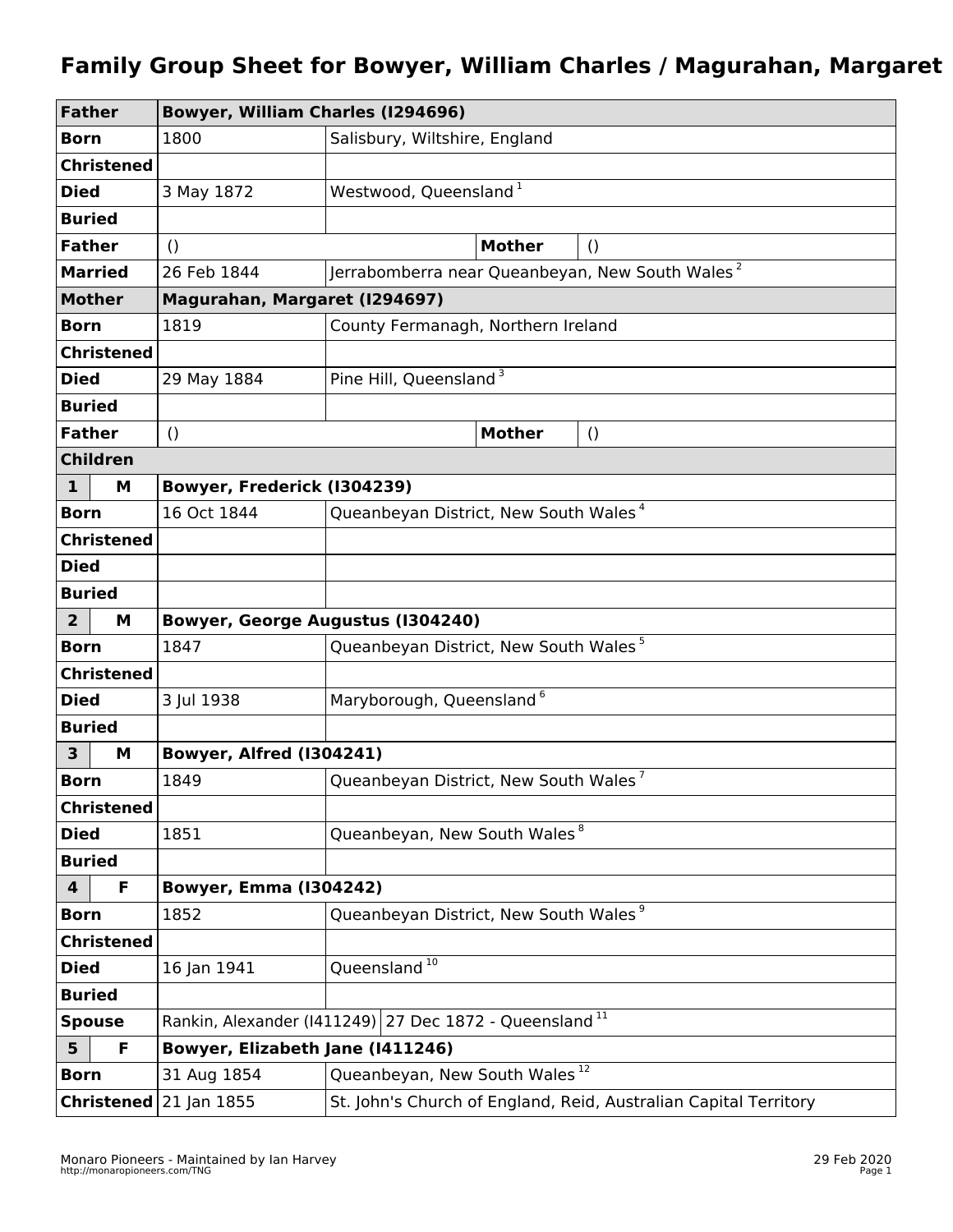## **Family Group Sheet for Bowyer, William Charles / Magurahan, Margaret**

| <b>Died</b>   |             | 30 Jun 1940                                           | Hughenden, Queensland 13                  |  |
|---------------|-------------|-------------------------------------------------------|-------------------------------------------|--|
| <b>Buried</b> |             |                                                       |                                           |  |
| <b>Spouse</b> |             | Geary, George (1411247) 14 Feb 1874 - Queensland $14$ |                                           |  |
| 6             | М           | <b>Bowyer, James (1304243)</b>                        |                                           |  |
| <b>Born</b>   |             | 1860                                                  | Queanbeyan, New South Wales <sup>15</sup> |  |
|               | ∣Christened |                                                       |                                           |  |
| <b>Died</b>   |             | 19 Apr 1933                                           | Queensland <sup>16</sup>                  |  |
| <b>Buried</b> |             |                                                       |                                           |  |
|               |             |                                                       |                                           |  |